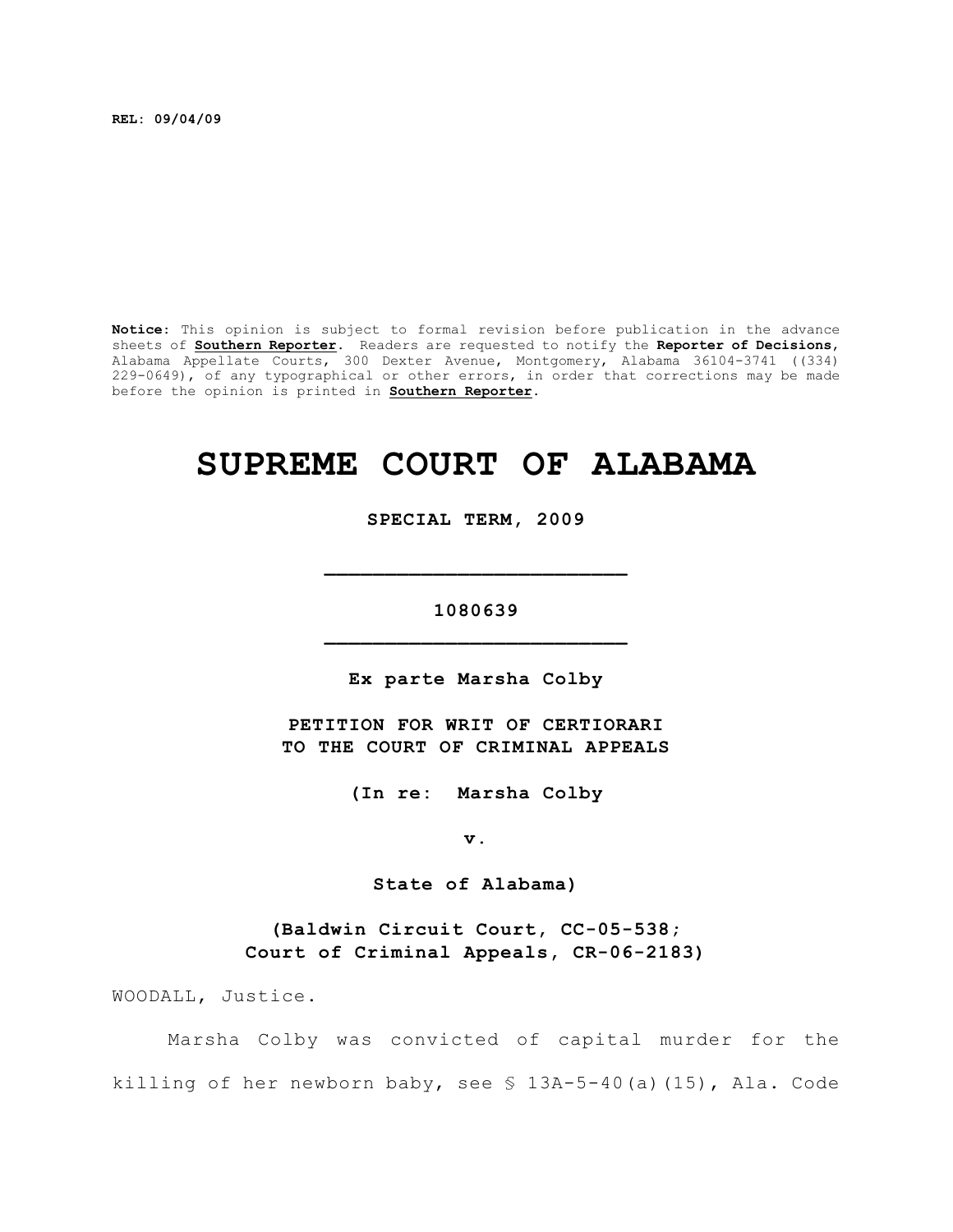1975. The trial court sentenced Colby to life imprisonment without the possibility of parole, and the Court of Criminal Appeals affirmed the trial court's judgment, in an unpublished memorandum. Colby v. State (No. CR-06-2183, December 19, 2008), So. 3d (Ala. Crim. App. 2008) (table). Colby petitioned this Court for the writ of certiorari, which we granted to address two issues: (1) whether the Court of Criminal Appeals' decision conflicts with General Motors Corp. v. Jernigan, 883 So. 2d 646 (Ala. 2003); and (2) whether the Court of Criminal Appeals' decision conflicts with Ex parte Clark, 591 So. 2d 23 (Ala. 1991); Ex parte Bailey, 590 So. 2d 354 (Ala. 1991); and Ex parte Mauricio, 523 So. 2d 87 (Ala. 1987). We hold that there is a conflict between the Court of Criminal Appeals' decision and General Motors. We, therefore, reverse the Court of Criminal Appeals' judgment and remand the case to that court for further proceedings.

# Facts and Procedural History

The Court of Criminal Appeals set forth the following facts in its unpublished memorandum:

"The evidence adduced at trial tended to show the following. In late January of 2004, Colby, her six children -- who ranged in age from 4 years to 19 years -- and Colby's common-law husband, Glenn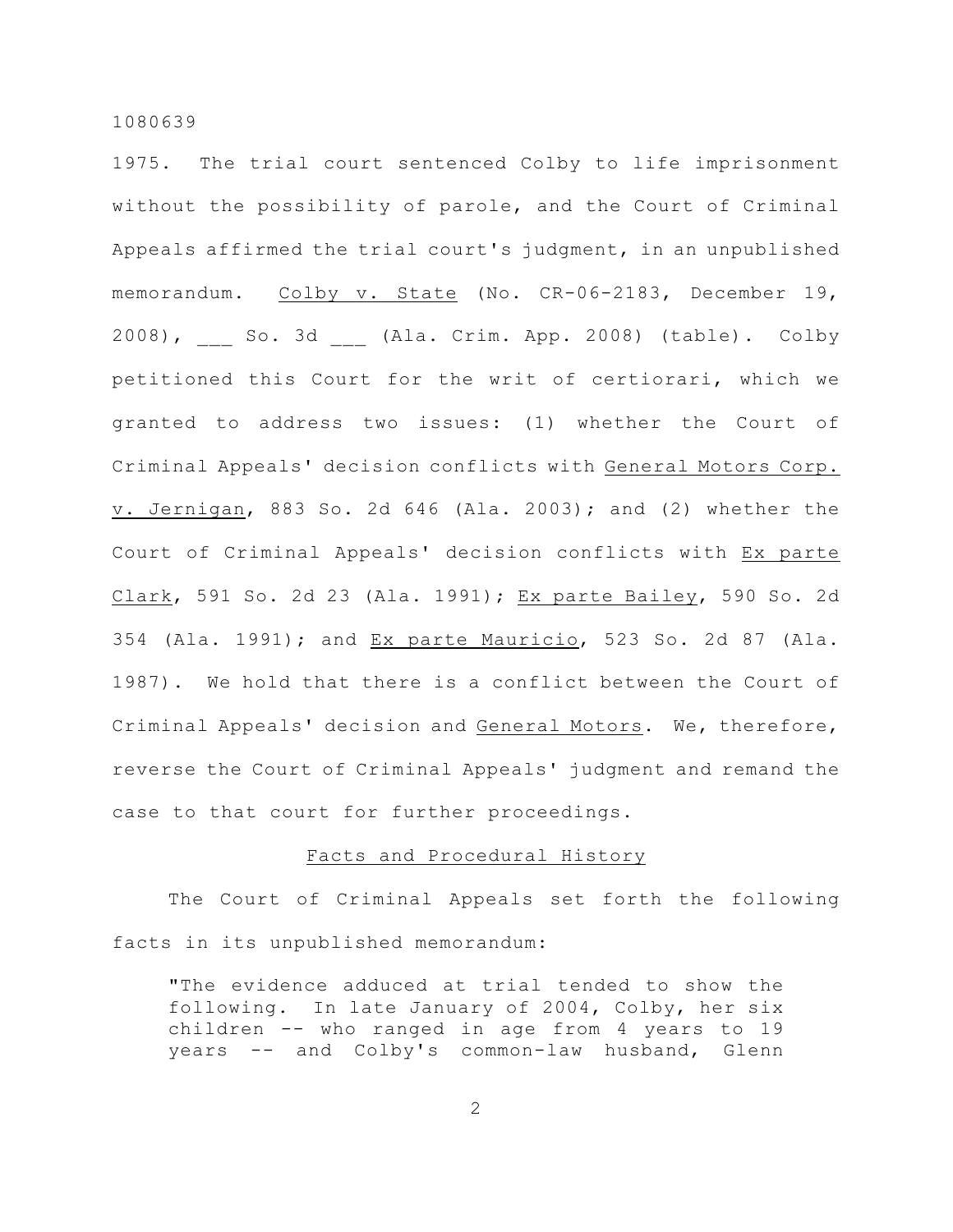Brewer, were living in a pair of campers after having been displaced by Hurricane Ivan. Colby was pregnant with her seventh child, which was apparently due at the end of the month.

"On January 28, 2004, Colby and her mother, Barbara Gossett, attended a hearing in Baldwin County Juvenile Court involving Colby's oldest child. That day, while at the courthouse, Colby began leaking fluid. Gossett tried to convince her to see a doctor, but Colby refused, saying she simply wanted to return home.

"In late January and early February 2004, Deborah Cook, a friend of Gossett's who worked at the elementary school where Colby's younger children were pupils, became concerned after conversations with Gossett that Colby was no longer pregnant but no one had seen the baby. Cook contacted members of the Orange Beach Police Department and told them of her concerns.

"After an investigation based upon Cook's concerns, Officer Kenneth Lewellen and Kenya Dorch, an employee with the Alabama Department of Human Resources, went to the campers where Colby was living. No one was home when Lewellen and Dorch first arrived, but Colby arrived soon afterward. Initially Colby would not talk to them about the baby, but then she told Lewellen that she had had a miscarriage. A short while later, however, Colby said she had given the baby up for adoption. She was unable to produce paperwork to confirm either version of events.

"Brewer, Colby's husband, arrived home while Officer Lewellen was there. Officer Lewellen asked Brewer for permission to search the premises. He consented, and Lewellen began searching a gutted mobile home that was near the campers. Inside, he found what appeared to be blood in the trailer's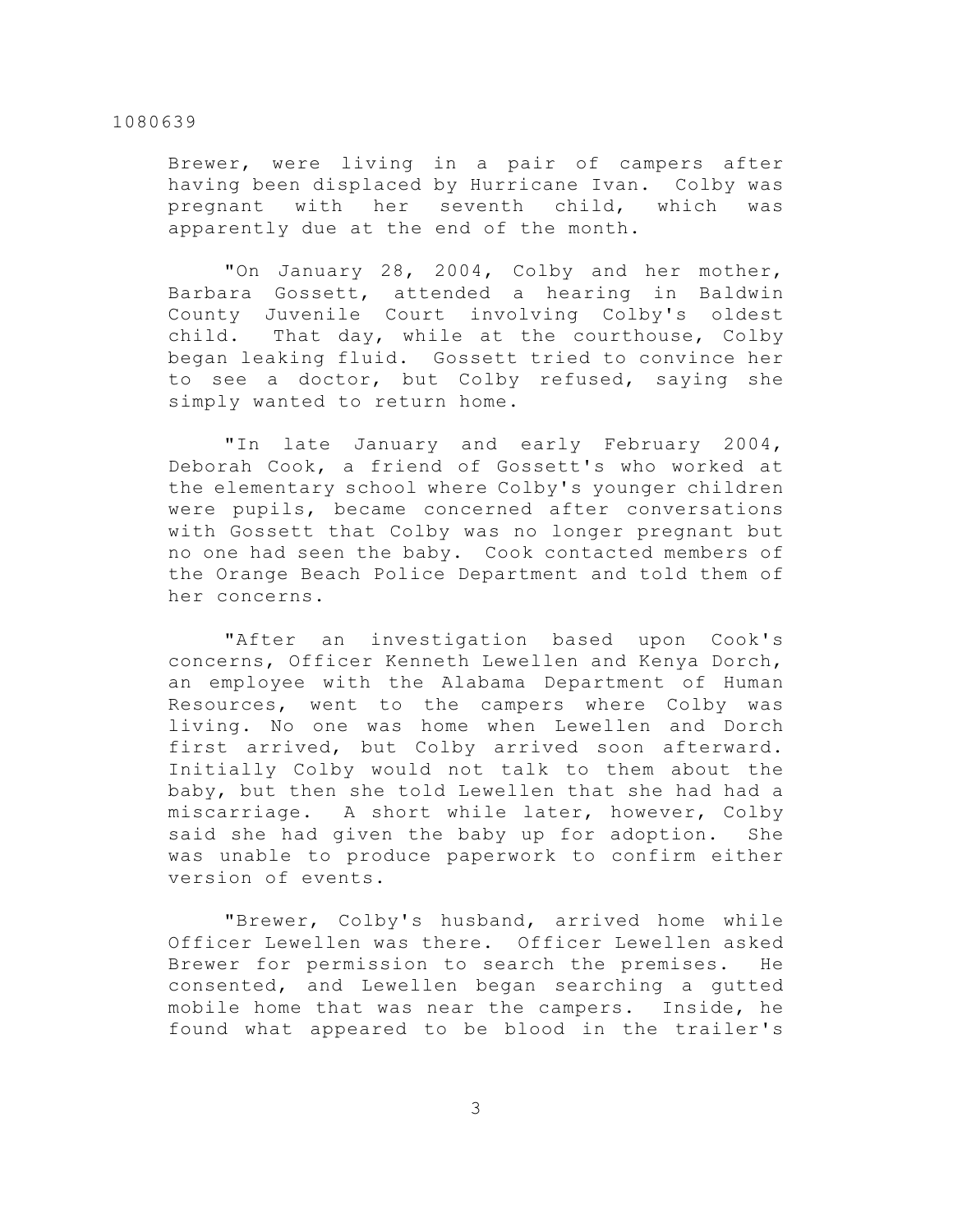bathroom. At that point, Lewellen suspended his search until he obtained a warrant.

"When another officer arrived at the premises with the warrant, Lewellen resumed his search. He noticed a post planted in the yard, with fresh dirt around the post. When he began to dig away the dirt with his hands, Colby, who was still standing nearby watching him, told the police that the baby was buried there.

"After being advised of her rights pursuant to Miranda v. Arizona, 384 U.S. 436 (1966), Colby gave a written statement to police. In her statement, she said that while she was taking a bath, she 'felt a little pressure and I delivered a stillborn baby.' (C. 398.) Colby said that the umbilical cord was wrapped around the baby's neck and that the baby was 'discolored.' (C. 398.)

"Colby said that she took the baby to the back of the garden and buried it about three to four feet in the ground. She used the post to mark the grave.

"When she was questioned again later, Colby repeated that the baby was stillborn. She said that after giving birth, she wrapped the baby up and left it in the trailer while she returned to the camper and got in bed with her husband. She apparently buried the baby later.

"....

"The medical investigation into the baby's death revealed the following. When Colby told police the baby was buried by the post, the Alabama Department of Forensic Sciences ('DFS') was called to the scene. Once employees from DFS arrived, including forensic pathologist Dr. Kathleen Enstice, the exhumation of the baby began. DFS employees found the baby was wrapped in a towel, which in turn was wrapped in a black garbage bag, which was wrapped in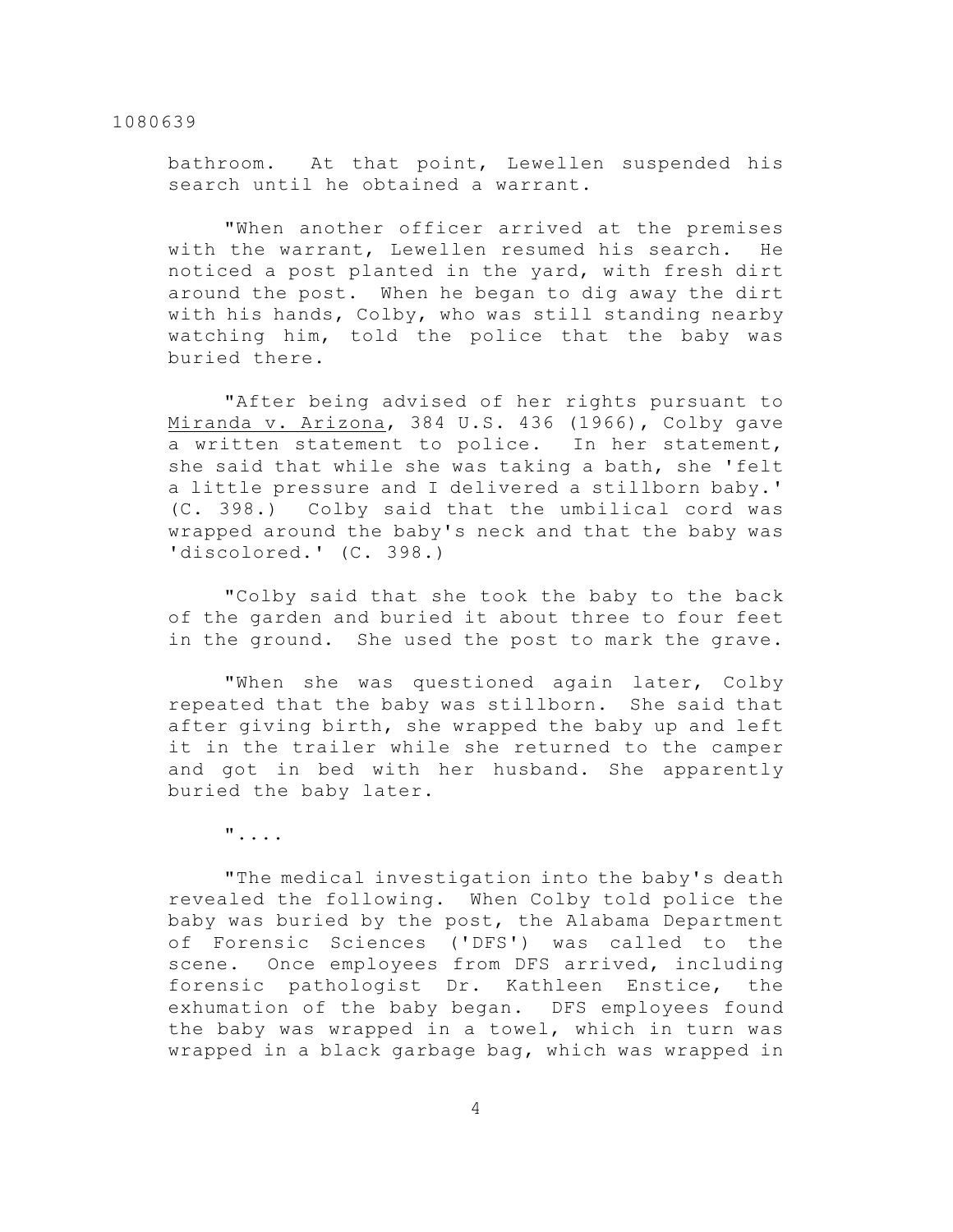a comforter. The baby's body was lying in cold saltwater because the hole in which it was buried went into the water table. There was no visible trauma to the baby's body.

"The body was transported to the DFS office, and Dr. Enstice immediately performed an autopsy. ...

"....

"Dr. Enstice testified that based upon her findings, she believed that Colby's baby was a fullterm baby who was born alive who had 'every chance of living or at least living longer if medical attention was provided'(R. 1584), and that his death was caused by drowning.

"On the other hand, Colby presented testimony from forensic pathologist Dr. Werner Spitz, who testified as an expert on Colby's behalf. Dr. Spitz testified that he could not state to a reasonable degree of medical certainty that the baby was born alive. He added that 'there is a possibility it was born alive, but there is more likelihood that it was not born alive.' (R. 1756.)

"....

"Dr. Spitz concluded that 'in order to drown you need to first of all be alive. Then -- only then can you drown.' (R. 1740.) He continued, 'There is, as I see it here, maybe not quite enough manifestations, findings, to allow a determination beyond a reasonable doubt. I mean, a definitive, almost a definitive confirmation that this child actually drowned.' (R. 1740.)"

A jury ultimately returned a guilty verdict against Colby. The State withdrew its request for the death penalty, and the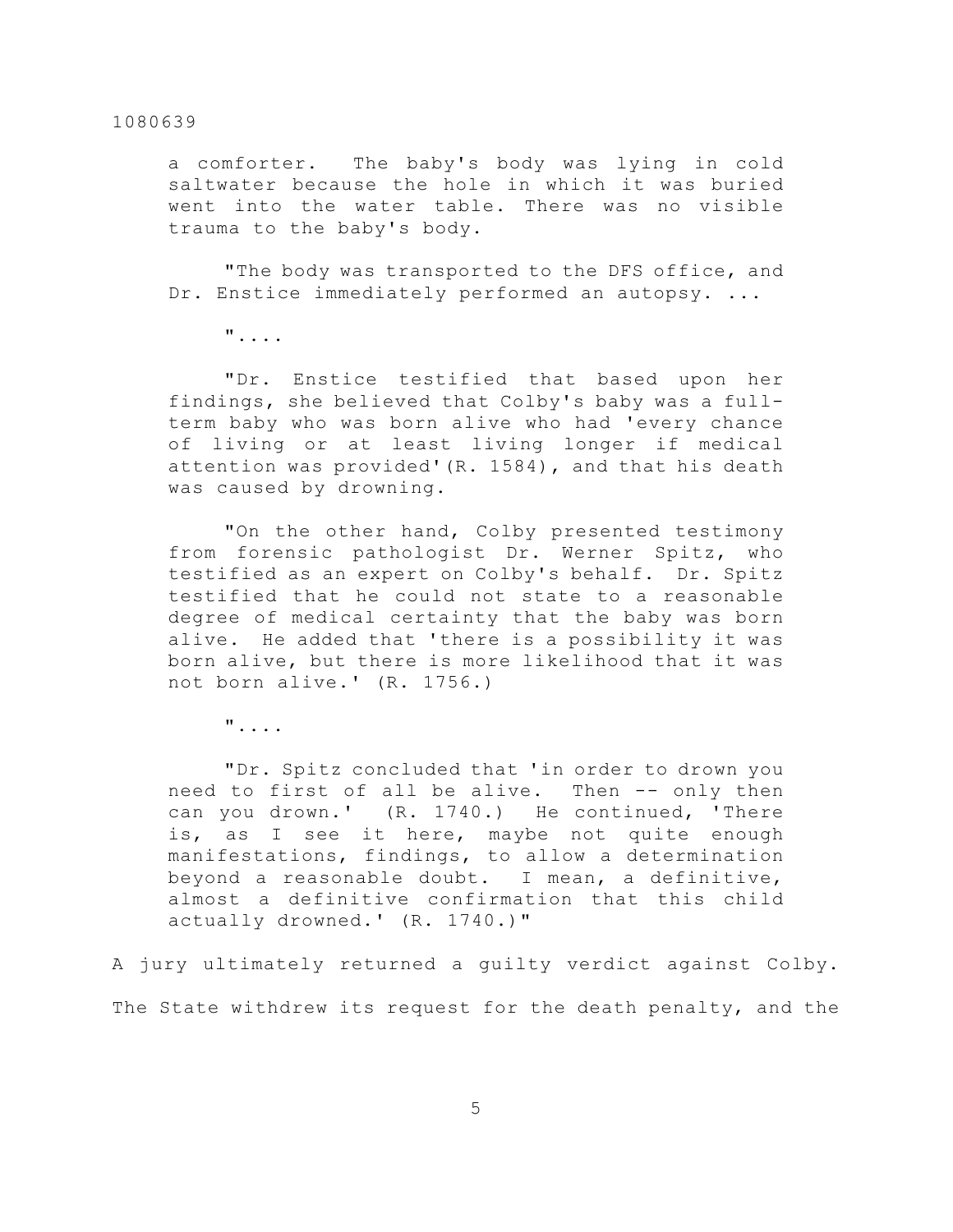trial court sentenced Colby to life imprisonment without the possibility of parole.

Colby appealed her conviction to the Court of Criminal Appeals, alleging, among other things, that the trial court had erred in denying her challenges for cause as to several potential jurors and that the State had failed to present sufficient evidence indicating that the baby had been born alive and that Colby had intentionally killed the baby. The Court of Criminal Appeals concluded, among other things, that the trial court had erred in denying some of Colby's challenges for cause, but that those errors were harmless, and that the State's evidence was sufficient to support the conviction.

Colby then petitioned this Court for a writ of certiorari, raising several grounds under Rule 39, Ala. R. App. P. This Court granted the writ of certiorari to consider two of the alleged grounds: (1) whether there is a conflict between this Court's decision in General Motors and the Court of Criminal Appeals' holding that the trial court's denial of some of Colby's challenges for cause was harmless error; and (2) whether there is a conflict between this Court's decisions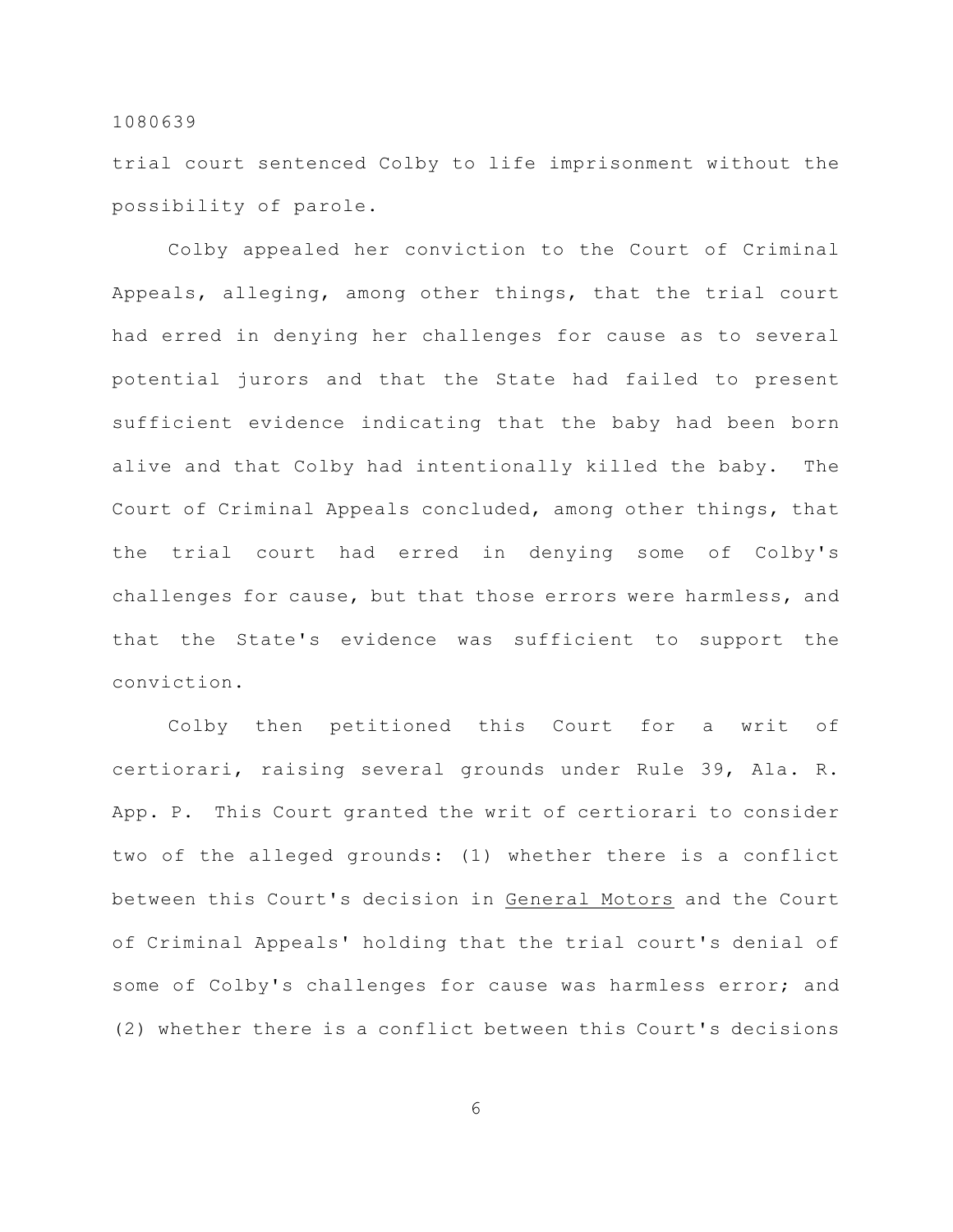in Clark, Bailey, and Mauricio and the Court of Criminal Appeals' holding that the State had met its burden of proving that the baby had been born alive and that Colby had intentionally killed the baby.

#### Analysis

We first address whether Colby has demonstrated a conflict between the Court of Criminal Appeals' decision and General Motors. Colby argued on appeal that the trial court erred in denying her challenges for cause as to several jurors, forcing her to use 9 of her 17 peremptory strikes to remove those jurors from the jury venire. In addressing this argument, the Court of Criminal Appeals stated, in pertinent part: "In the case of the two jurors, C.F. and M.B., who knew Maj. Anthony Lowery –- a key witness for the State –- we find that their belief in his testimony indicated a bias strong enough that it would result in probable prejudice to Colby." That court also stated: "R.M.'s connections and business concerns were strong enough to indicate a probable prejudice in favor of the State." The Court of Criminal Appeals went on to conclude, however:

"Here, the record indicates that each of [these] challenged potential jurors [was] ultimately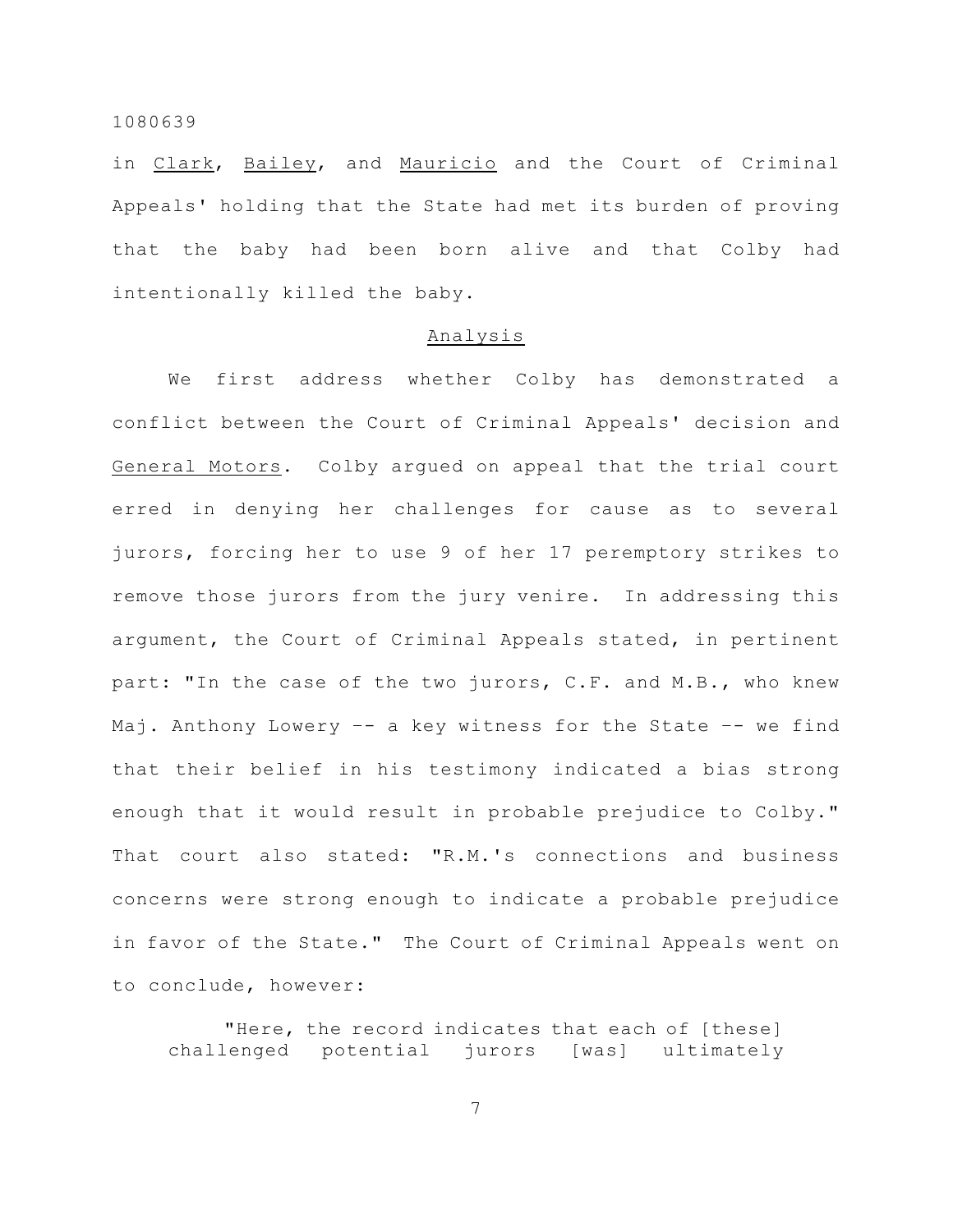stricken from the jury that heard this case. Colby made no showing that her right to an impartial jury was probably injuriously affected by the trial court's abuse of discretion in denying her challenges for cause. Therefore, we find that even with the improper rulings, Colby had a fair trial with an impartial jury. $1<sup>1</sup>$ 

Colby argues on certiorari review that this statement by the Court of Criminal Appeals conflicts with our decision in General Motors. In General Motors, Wilbert Jernigan, individually and on his son's behalf, sued General Motors Corporation ("GM"), among others, seeking damages under the Alabama Extended Manufacturer's Liability Doctrine for injuries Jernigan's son had sustained during an automobile accident. GM moved the trial court during jury selection to strike for cause five prospective jurors, because the jurors were "related by consanguinity within the ninth degree or by affinity within the fifth degree ... to [an] attorney in the

 ${}^{1}$ As to the other challenged jurors, the Court of Criminal Appeals concluded that the error, if any, was harmless as to all but one of them, either because they were not chosen to serve as jurors in Colby's trial or because the State's withdrawal of the request that the death penalty be imposed mooted the issue of some of their attitudes toward the consideration of mitigating circumstances during the penalty phase of a capital-murder trial. As to the only challenged juror who served on the jury, the Court of Criminal Appeals held that his inconsistent responses to limited questions by defense counsel did not indicate a bias against Colby.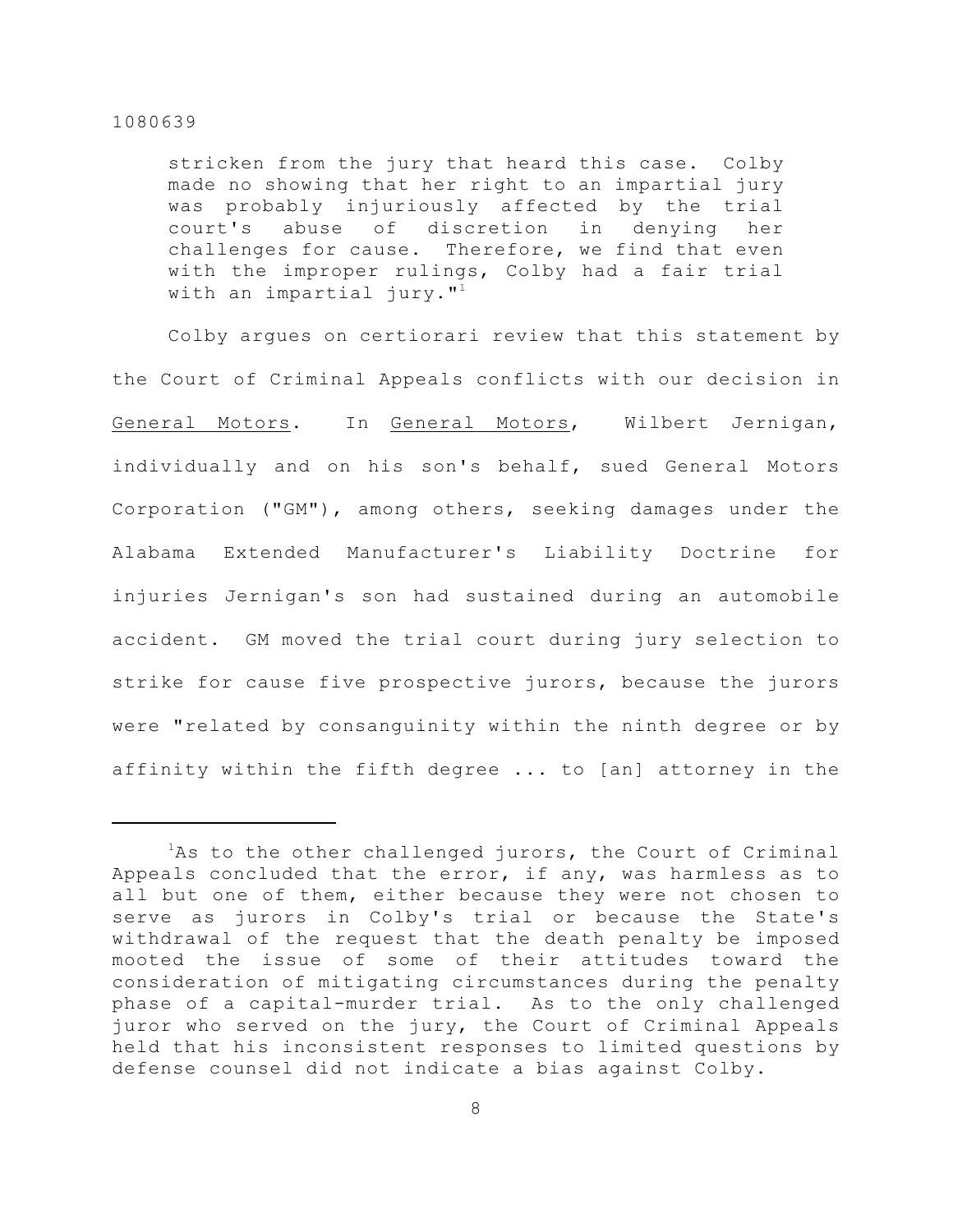case to be tried." § 12-16-150(11), Ala. Code 1975. The trial court denied GM's motions, and GM later used peremptory challenges to remove four of the challenged jurors. The fifth juror was to serve as an alternate on the jury. The jury returned a verdict in favor of Jernigan, and the trial court entered a judgment on that verdict. GM then appealed to this Court, claiming, among other things, that it was entitled to a new trial because, according to GM, the trial court had erred in "denying its challenges for cause of certain prospective jurors." General Motors, 883 So. 2d at 669. We held:

"Based upon the unique facts and circumstances here presented, the trial court, by denying five of GM's challenges for cause that should have been granted, substantially impaired GM's right to the use of its peremptory challenges in selecting a jury. In this case, unlike Bethea [v. Springhill Memorial Hospital, 833 So. 2d 1 (Ala. 2002)], the jurors who ultimately were selected fell in the category of jurors who would likely have been the subject of peremptory challenges had such challenges been available. Therefore, we conclude that the multiple errors on the part of the trial court in improperly denying GM's challenges for cause were not harmless, whether or not it could have been shown that the jury ultimately seated was unbiased and impartial."

General Motors, 883 So. 2d at 672-73 (emphasis added).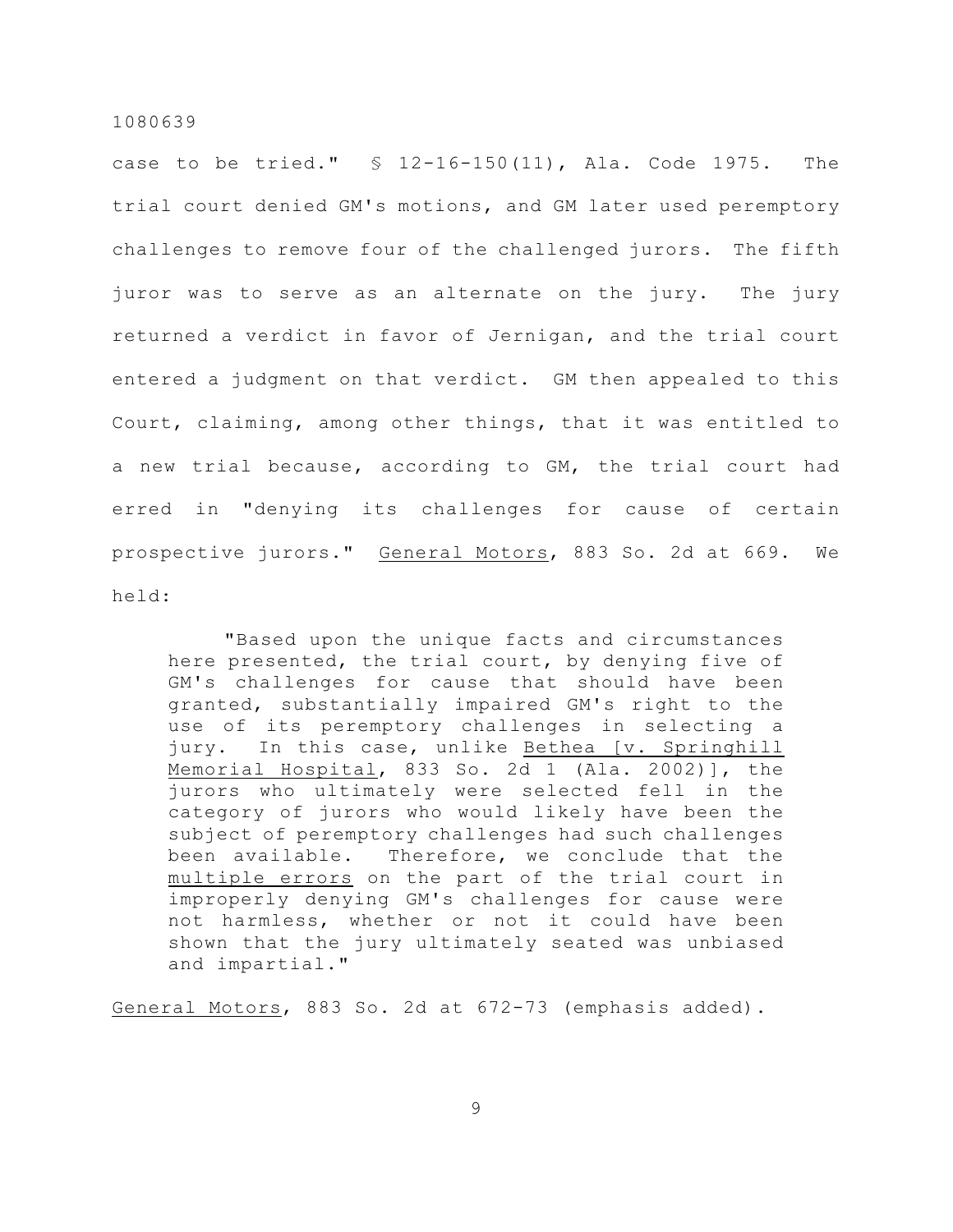We agree with Colby that the Court of Criminal Appeals' decision in this case conflicts with General Motors. Colby had to use at least three of her peremptory challenges to remove jurors the Court of Criminal Appeals held should have been removed for cause. Therefore, there were "multiple errors on the part of the trial court in improperly denying [her] challenges for cause." General Motors, 883 So. 2d at 673. Moreover, the jury in this case, like the jury in General Motors, included "jurors who would likely have been the subject of peremptory challenge had such challenges been available" to Colby. General Motors, 883 So. 2d at 673. The record indicates that the seated jury included jurors who knew witnesses for the State, jurors who expressed strong support for the death penalty, and jurors who felt that it was defense counsel's job to prove the defendant's innocence.

The State argues that General Motors does not apply here because, it argues, the trial court did not err in denying Colby's challenges for cause or, if it did err, this is not a case involving multiple errors. The State also argues that any error was harmless. We disagree.

"'"The test to be applied [in qualifying a prospective juror] is probable prejudice. Probable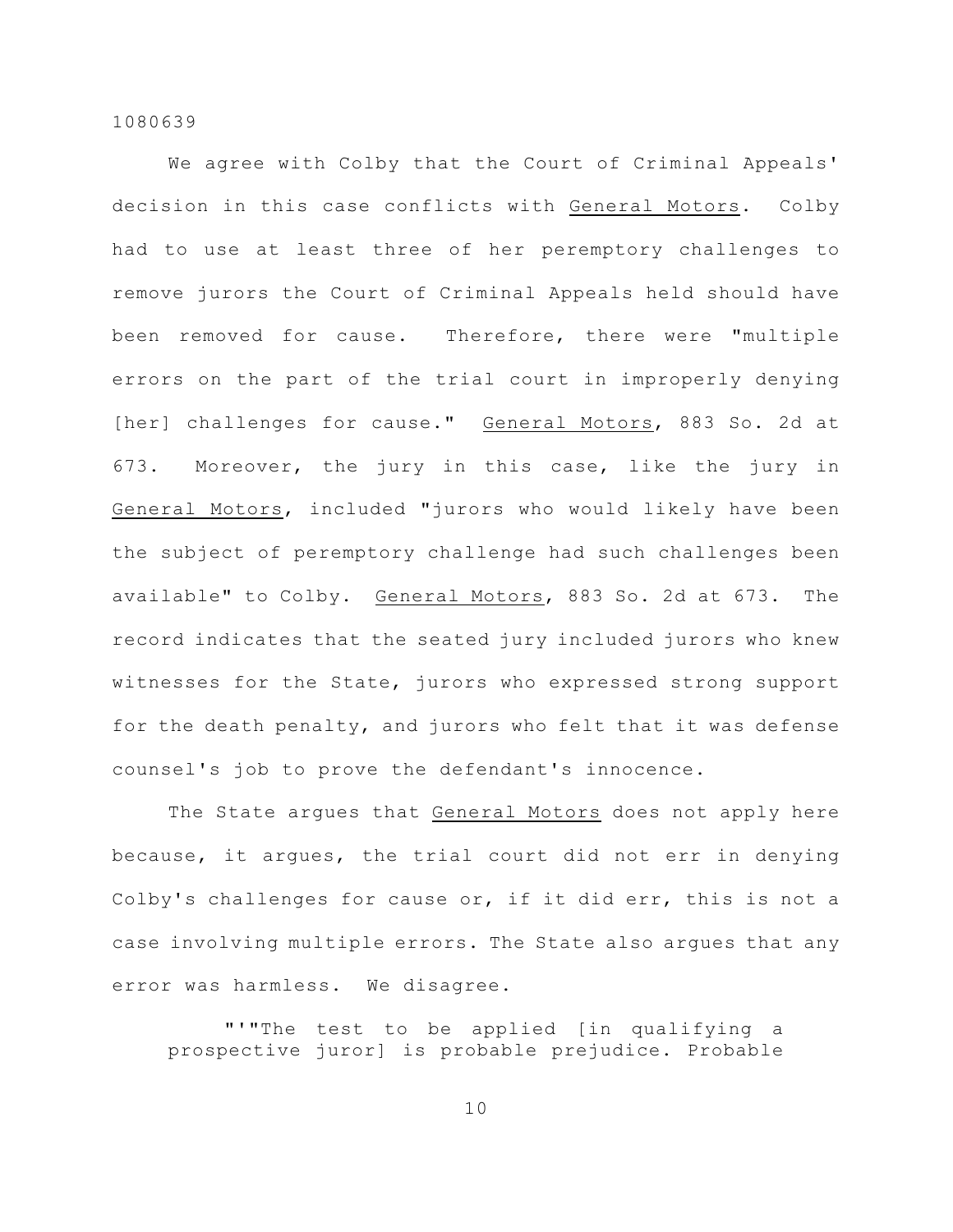prejudice for any reason disqualifies a prospective juror. Qualification of a juror is a matter within the discretion of the trial court and, on appeal, this court will look to the questions propounded and the answers given by the prospective juror to see if this discretion was properly exercised." Alabama Power Co. v. Henderson, 342 So. 2d 323, 327 (Ala. 1977).

"'"To justify a challenge of a juror for cause there must be a statutory ground ..., or some matter which imports absolute bias or favor, and leaves nothing to the discretion of the trial court." Nettles v. State, 435 So. 2d 146, 149 (Ala. Crim. App.), affirmed, Ex parte Nettles, 435 So. 2d 151 (Ala. 1983).'"

Dailey v. State, 828 So. 2d 340, 342-43 (Ala. 2001) (quoting Minshew v. State, 542 So. 2d 307, 309 (Ala. Crim. App. 1988)). In the event that probable prejudice is demonstrated, the trial court should determine whether the challenged juror can set aside that prejudice and render a verdict solely on the evidence. See Dailey, 828 So. 2d at 343 ("'"[I]f the juror can lay aside his impression or opinion and render a verdict based on the evidence presented in court," he is not subject to challenge for cause.'" (quoting Minshew v. State, 542 So. 2d at 309, quoting in turn Mahan v. State, 508 So. 2d 1180, 1182 (Ala. Crim. App. 1986))); see also Ex parte Ellington, 580 So. 2d 1367, 1369 (Ala. 1991) ("In the present case, there was only a limited exchange between the attorney and [the juror];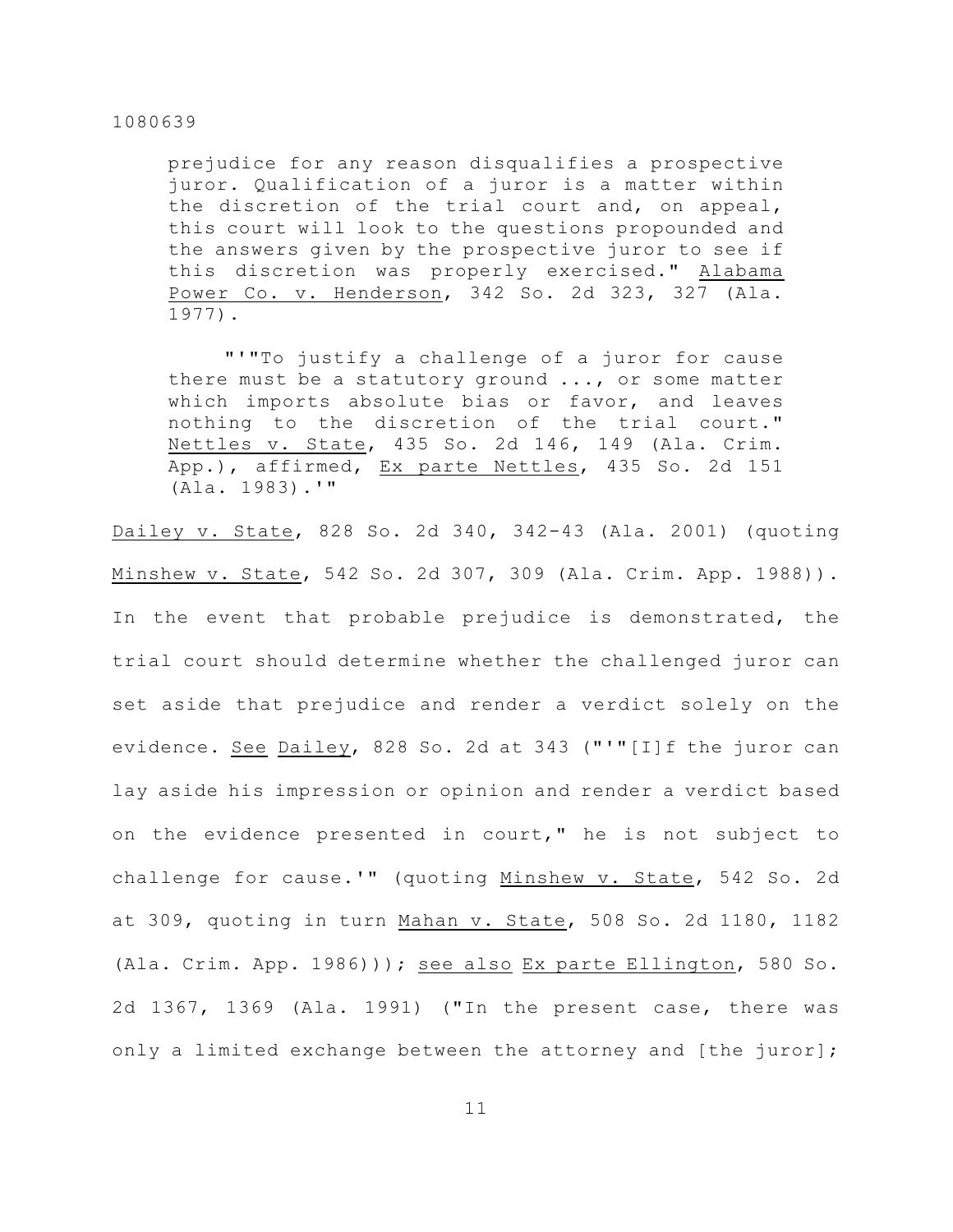however, that exchange does indicate probable prejudice on [the juror's] part. ... The trial judge had the opportunity to question her further to see if, despite her biases, she could listen to the facts and apply the law to them. The judge did not do so and, instead, simply denied the motion to strike [the juror] for cause. ... [T]he evidence before us does indicate probable prejudice and thus an abuse of discretion on the part of the trial judge in refusing to strike for cause ....").

After reviewing the transcript of the jury-selection process, we agree with the Court of Criminal Appeals that the trial court erred in denying Colby's challenges for cause as to jurors C.F., M.B., and R.M. C.F. stated that Officer Anthony Lowery, one of the State's key witnesses, and C.F. were cousins, and C.F. further stated that he "would put very much weight on" what Officer Lowery said. C.F. went on to state: "I would be somewhat prejudice[d] for [Lowery]." Neither the State nor the trial court questioned C.F. to determine whether he could overcome this prejudice and decide the case based on the law and evidence; instead, the trial court simply denied Colby's challenge for cause.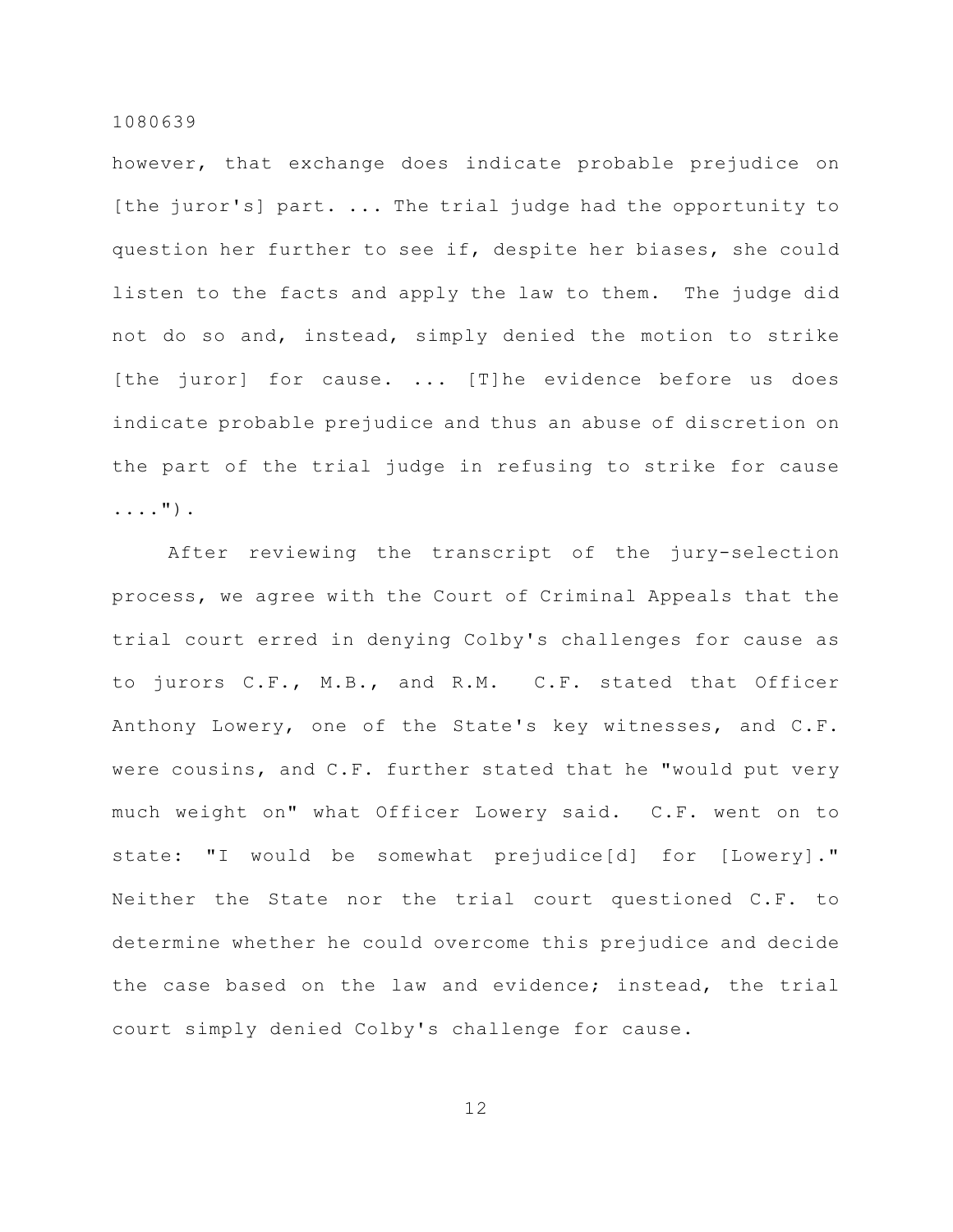Similarly, M.B. stated that he also knew Officer Lowery, that he would tend to give instant credibility to whatever Officer Lowery said, and that it would be difficult for him to overcome that reaction. Again, neither the State nor the trial court attempted to discover whether M.B. could overcome his apparent prejudice. Here, as in Ex parte Ellington, "[t]he trial judge had the opportunity to question [M.B.] further to see if, despite [his] biases, [he] could listen to the facts and apply the law to them. The judge did not do so and, instead, simply denied the motion to strike [M.B.] for cause." 580 So. 2d at 1369. We agree with Colby and with the Court of Criminal Appeals that this was error on the part of the trial court.

R.M. stated (1) that he had heard about the case before his appearance at jury selection; (2) that he was friends with members of the Orange Beach Police Department; (3) that he sells and services vehicles for the police department; (4) that the outcome of the case, if he were to serve on the jury, could affect his business; and (5) that he would prefer not to serve on the jury because of the potential effects of his doing so on his business. The trial court asked whether, in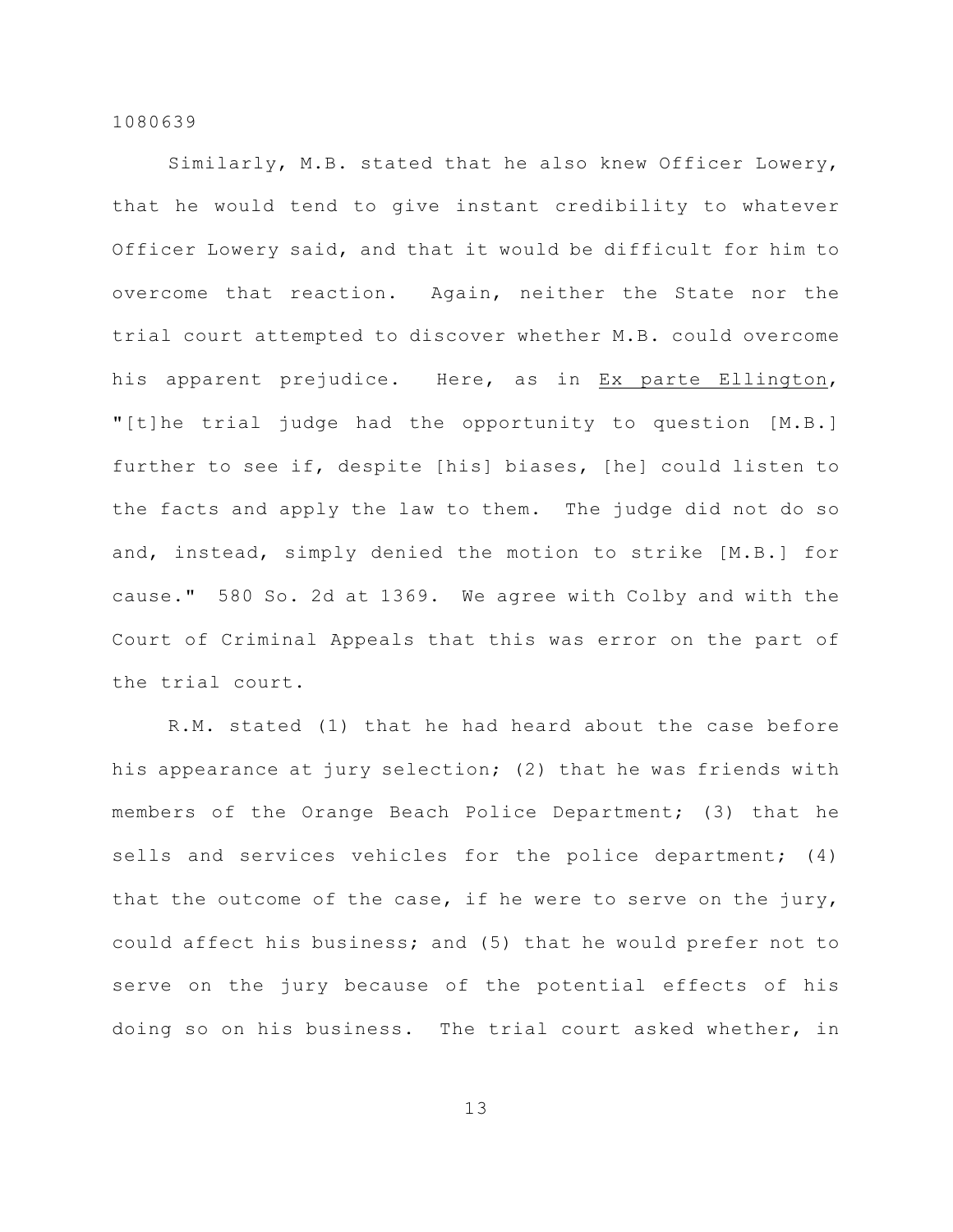spite of the potential effect on his business of his serving on the jury, he "would do what [he] believe[d] the law and facts in this case would require [him] to do." R.M. stated that he would. Counsel for the defense then asked R.M. whether he would give "instant credibility" to the testimony of an officer of the Orange Beach Police Department whom he knew and/or with whom he was friends. R.M. stated, "If they are in fact the officers that I know, I would believe anything they say." When asked by defense counsel whether he would be able to "base [his] decision on their credibility, on their demeanor on the stand, on what they say, how it adds up with everything, whether it's believable ... or, [if,] because of who they are and [his] knowing them, would [he] automatically say they must be telling the truth," R.M. responded that "[i]t's kind of hard to say –- to separate that." There was no further attempt by the State or the trial court to determine whether R.M. would, in fact, be able to set aside his opinions and base his verdict on the law and the facts.<sup>2</sup>

 $2$ Counsel for the defense read a list of testifying officers, asking R.M. to identify the officers that he knew. The only officer R.M. indicated that he knew was Officer Greg Duck, whose testimony would relate solely to the chain of custody for the evidence.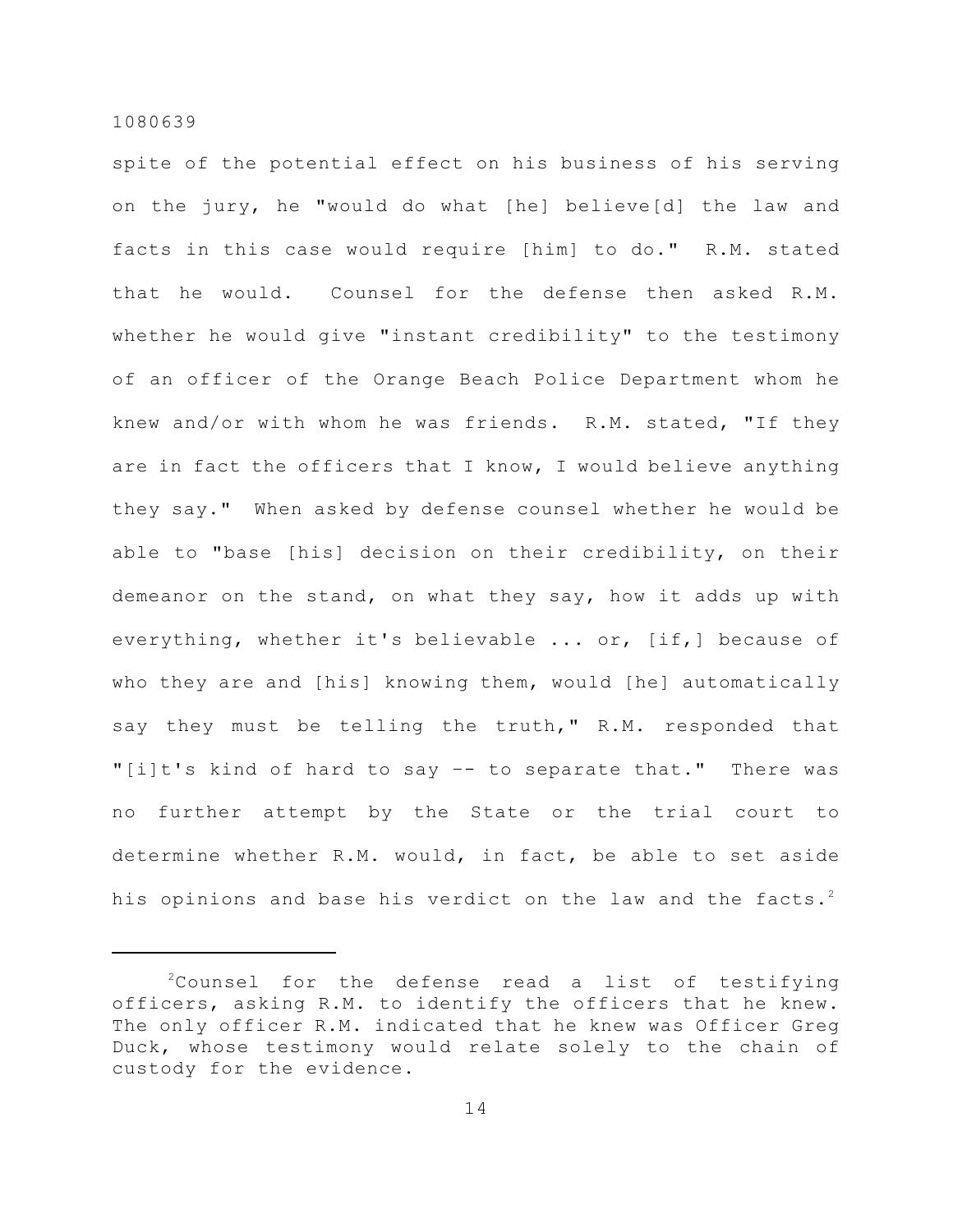With regard to R.M, the Court of Criminal Appeals concluded:

"[D]espite his best intentions, R.M.'s connections and business concerns were strong enough to indicate a probable prejudice in favor of the State. As the court noted in Wood [v. Woodham, 561 So. 2d 224, 228 (Ala. 1990),] 'the simple extraction of an affirmative response from a potential juror [that he believes he can decide the case only upon the evidence presented] does not necessarily absolve that juror of probable prejudice.'"

In Wood v. Woodham, 561 So. 2d 224 (Ala. 1990), the case cited by the Court of Criminal Appeals, we addressed the question of error with regard to the trial court's denial of the Woods' challenges for cause of three jurors. One of the jurors, like R.M., had stated that she would prefer not to serve on the jury. She stated that she thought her husband might know one of the participants in the trial and that she did not approve of people suing one another. Wood, 561 So. 2d at 225-26. When asked whether she could "sit and hear this evidence and decide this case fairly," the prospective juror responded: "Yeah. I could. But, I would rather not." Wood, 561 So. 2d at 226. She stated further that she would "do her best" to "decide the case based only on the evidence and [the] instructions as to the law." Wood, 561 So. 2d at 226. Then,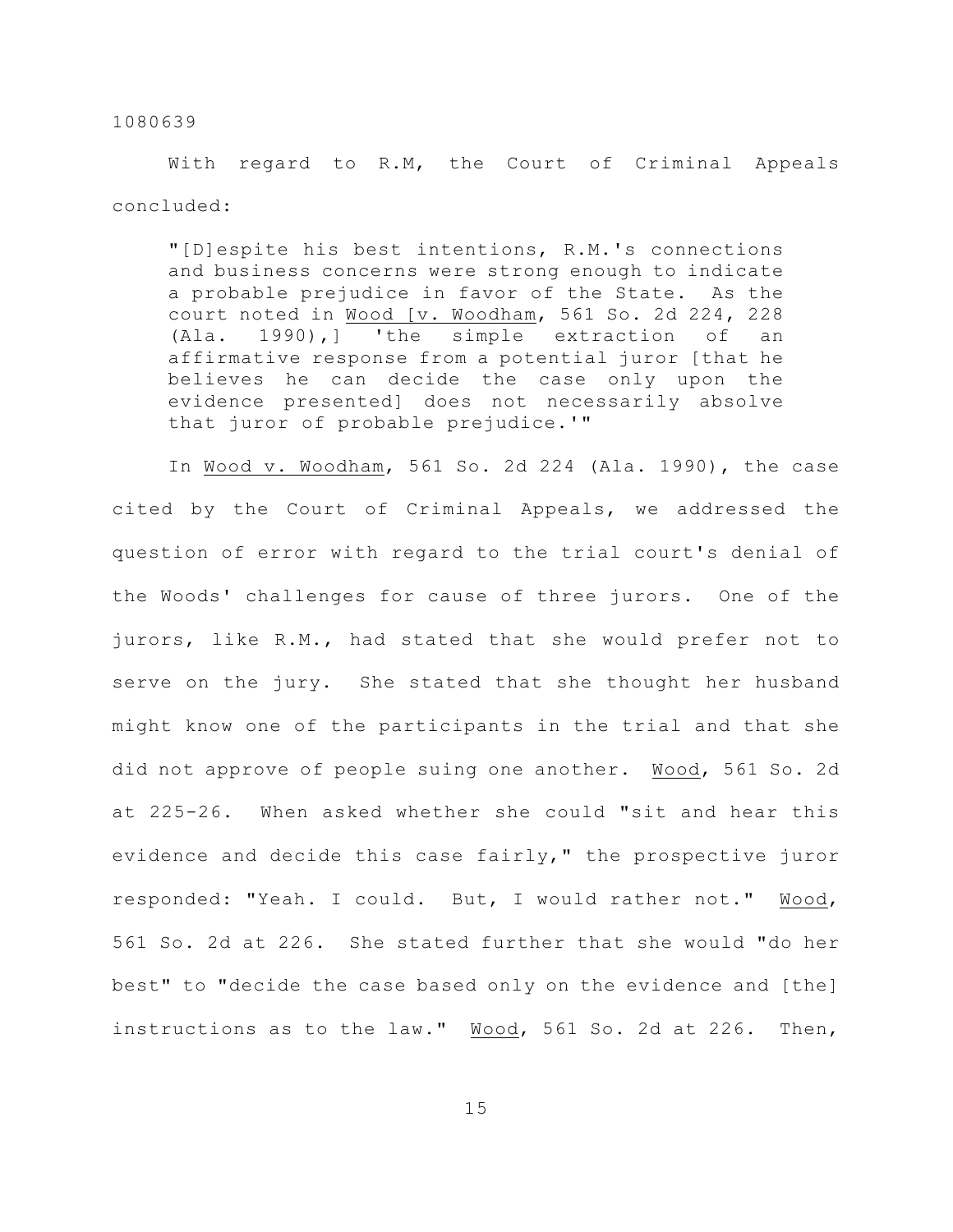when the trial court asked the juror again whether she could "decide the case based only on the evidence and [the] legal instructions," the juror said, "Yes." Wood, 561 So. 2d at 226. The trial court denied the Woods' challenges for cause. The jury returned a verdict for the defendants, and the Woods appealed. We reversed the trial court's judgment, noting that the jurors' statements indicated a probable prejudice and that, "[w]hile we note that both jurors eventually stated that they could decide the case based only on the evidence, the simple extraction of an affirmative response from a potential juror does not necessarily absolve that juror of probable prejudice." Wood, 561 So. 2d at 228. We agree with the Court of Criminal Appeals that, in this case, the probable prejudice demonstrated by R.M.'s multiple contacts –- both social and business –- with the Orange Beach Police Department, his desire to be excused from the case because of the possible consequences to his business of his serving on the jury, and his testimony that he would automatically believe the testimony of officers he knew, outweigh his assertions that he could and would decide the case based on the evidence presented and the instructions of the trial court. Therefore,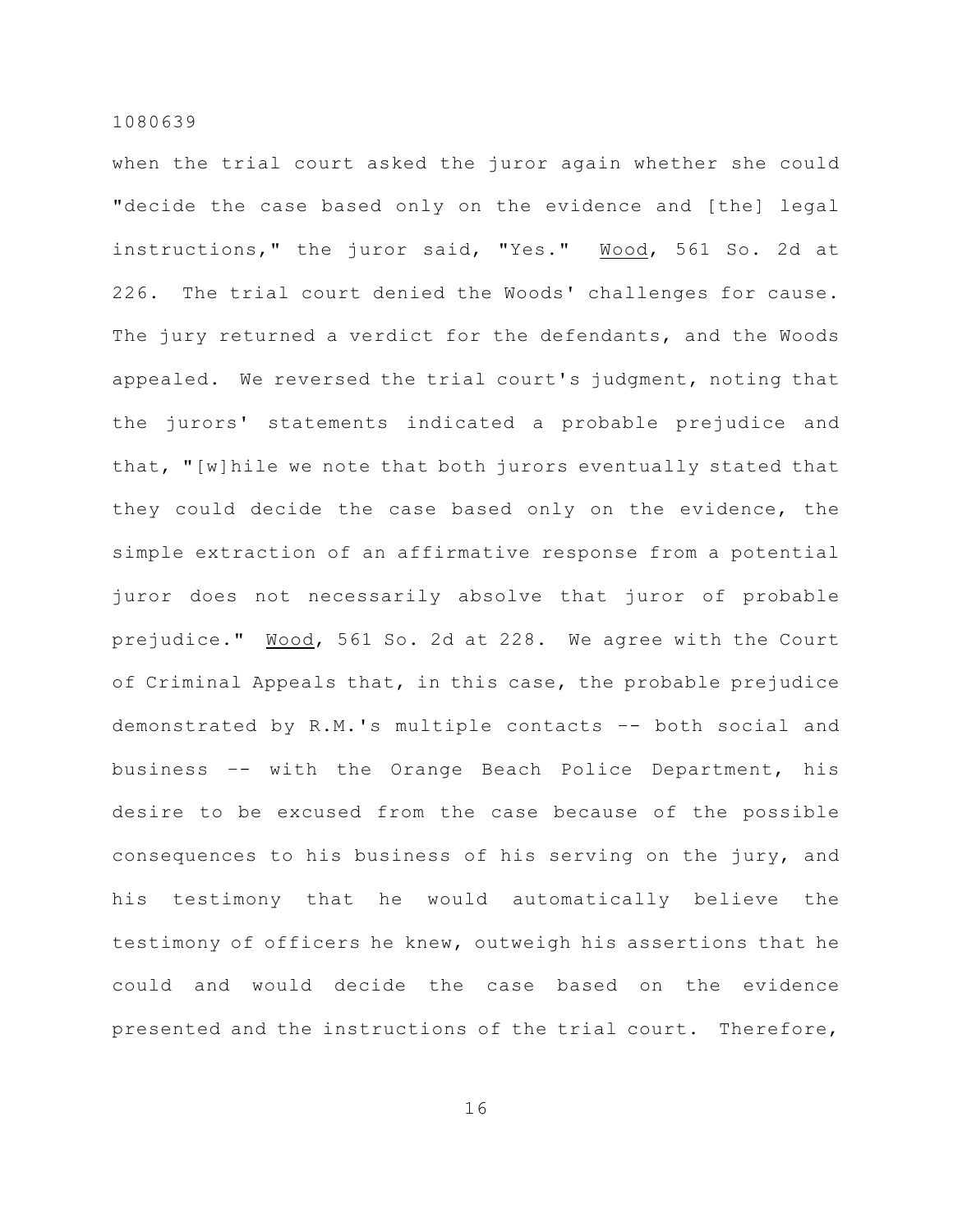we agree with Colby and the Court of Criminal Appeals that the trial court erred in denying Colby's motion to have R.M. removed for cause.

We disagree with the State that this case does not involve multiple errors. Colby made separate motions for the removal of C.F., M.B., and R.M. from the jury, and the trial court denied each motion separately. Each of those denials was error. The State also argues that any error was harmless, because, according to the State, an impartial jury was ultimately seated. However, "[i]n each instance in which we have applied the harmless-error rule, we have been presented with only one erroneous ruling on a challenge for cause." General Motors, 883 So. 2d at 672. Moreover, as previously stated in this opinion, the seated jury included "jurors who would likely have been the subject of peremptory challenge had such challenges been available." General Motors, 883 So. 2d at 673.

We hold that the Court of Criminal Appeals' decision declaring harmless the trial court's errors in denying Colby's challenges for cause as to C.F., M.B., and R.M. conflicts with our prior decision in General Motors. Because the trial